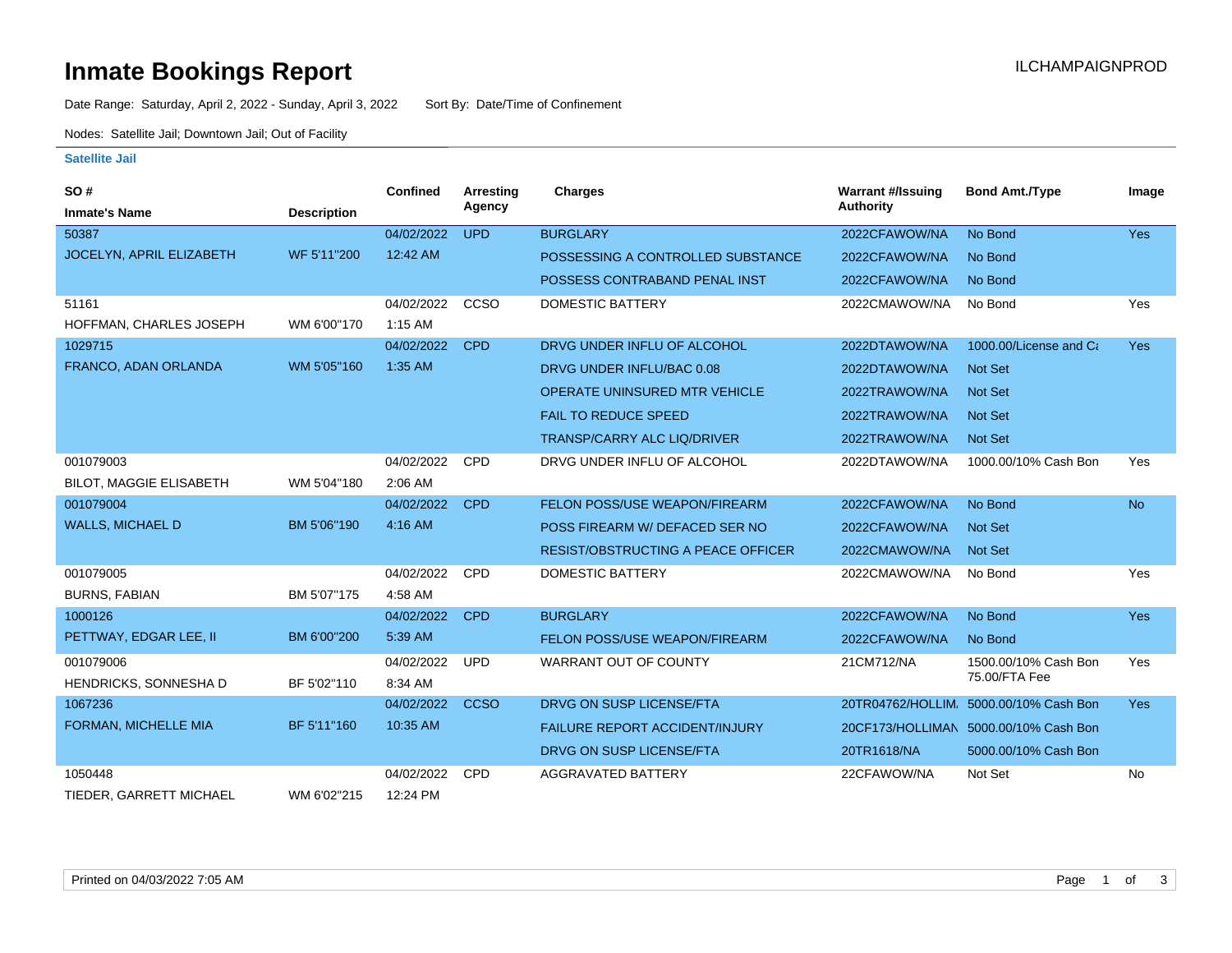# **Inmate Bookings Report Inmate Bookings Report**

Date Range: Saturday, April 2, 2022 - Sunday, April 3, 2022 Sort By: Date/Time of Confinement

Nodes: Satellite Jail; Downtown Jail; Out of Facility

### **Satellite Jail**

| SO#                                     |                    | Confined   | Arresting   | <b>Charges</b>                            | <b>Warrant #/Issuing</b> | <b>Bond Amt./Type</b>                                  | Image      |
|-----------------------------------------|--------------------|------------|-------------|-------------------------------------------|--------------------------|--------------------------------------------------------|------------|
| <b>Inmate's Name</b>                    | <b>Description</b> |            | Agency      |                                           | <b>Authority</b>         |                                                        |            |
| 1067745                                 |                    | 04/02/2022 | <b>UIPD</b> | DRIVING ON SUSPENDED LICENSE              | 2022CMAWOW/NA            | 100.00/Full Amount                                     | <b>Yes</b> |
| <b>MATTHEWS, PATRICK RAFAEL</b>         | BM 5'10"156        | 1:18 PM    |             | DRVG UNDER INFLU OF ALCOHOL               |                          | 22DT2/IROQUOIS C 7500.00/10% Cash Bon<br>75.00/FTA Fee |            |
| 1045467                                 |                    | 04/02/2022 | CCSO        | MFG/DEL CANNABIS/30-500 GRAMS             |                          | 20 CF 87/ROSENBA 100000.00/10% Cash B                  | Yes        |
| CARPENTER-MOORE, JOSEPH CAR BM 6'07"211 |                    | 5:22 PM    |             | MFG/DEL CANNABIS/30-500 GRAMS             |                          | 19 CF 1770/ROSENI 100000.00/10% Cash B                 |            |
| 966228                                  |                    | 04/02/2022 | <b>UPD</b>  | <b>BURGLARY</b>                           | 2022CFAWOW/NA            | Not Set                                                | <b>Yes</b> |
| HILL, MARJORIE DAWN                     | WF 5'02"142        | 10:33 PM   |             | THEFT/DISP MERCH/<\$300/PRECONV           |                          | 2022CF246/OLMSTE 1000.00/10% Cash Bon                  |            |
| 001079007                               |                    | 04/03/2022 | CCSO        | <b>DOMESTIC BATTERY</b>                   | 2022CMAWOW/NA            | Not Set                                                | Yes        |
| ZIEBART, LANCE DANIEL                   | WM 6'01"235        | 12:33 AM   |             | <b>BURGLARY</b>                           | 2022CFAWOW/NA            | Not Set                                                |            |
|                                         |                    |            |             | <b>BURGLARY</b>                           |                          | 22CF180/MCLEAN C 30000.00/10% Cash Bo                  |            |
| 001079008                               |                    | 04/03/2022 | <b>UIPD</b> | DRVG UNDER INFLU OF ALCOHOL               | 2022DTAWOW/NA            | 3000.00/License and Ca                                 | <b>Yes</b> |
| DAVENPORT, KEVON DOMONIQUE BM 5'09"160  |                    | $1:31$ AM  |             | DRVG UNDER INFLU/BAC 0.08                 | 2022DTAWOW/NA            | <b>Not Set</b>                                         |            |
|                                         |                    |            |             | <b>UNLAWFUL PARKING</b>                   | 2022TRAWOW/NA            | <b>Not Set</b>                                         |            |
| 001079009                               |                    | 04/03/2022 | <b>CPD</b>  | CREDIT/DEBIT CARD FRAUD/2+                | 2022CFAWOW/NA            | Not Set                                                | Yes        |
| MENDOZA, BENITO EMMANUEL                | SM 5'09"190        | 2:29 AM    |             | UNLAWFUL POSS CR/DEBIT CARD               | 2022CFAWOW/NA            | Not Set                                                |            |
|                                         |                    |            |             | <b>CONSUMPTION OF LIQUOR/MINOR</b>        | 2022CMAWOW/NA            | Not Set                                                |            |
| 001079010                               |                    | 04/03/2022 | <b>CPD</b>  | POSSESS LOST CREDIT/DEBIT CARD            | 2022CFAWOW/NA            | <b>Not Set</b>                                         | Yes        |
| <b>GARCIA, ANDRES CRISTOBAL</b>         | SM 6'02"200        | 2:34 AM    |             | UNLAWFUL POSS CR/DEBIT CARD               | 2022CFAWOW/NA            | <b>Not Set</b>                                         |            |
|                                         |                    |            |             | <b>RESIST/OBSTRUCTING A PEACE OFFICER</b> | 2022CMAWOW/NA            | <b>Not Set</b>                                         |            |
|                                         |                    |            |             | <b>CONSUMPTION OF LIQUOR/MINOR</b>        | 2022CMAWOW/NA            | <b>Not Set</b>                                         |            |
| 001079011                               |                    | 04/03/2022 | <b>UPD</b>  | <b>DOMESTIC BATTERY</b>                   | 2022CMAWOW/NA            | No Bond                                                | No         |
| LOPEZ-TOVAR, EMILY                      | SF 5'02"115        | 3:10 AM    |             |                                           |                          |                                                        |            |
| 001079012                               |                    | 04/03/2022 | <b>ISP</b>  | DRVG UNDER INFLU OF ALCOHOL               | 2022DTAWOW/NA            | 1000.00/License and Ca                                 | <b>Yes</b> |
| <b>SEXTON, COREY EUGENE</b>             | WM 5'11"210        | 3:11 AM    |             | <b>TRANSP/CARRY ALC LIQ/DRIVER</b>        | 2022TRAWOW/NA            | <b>Not Set</b>                                         |            |
|                                         |                    |            |             | NOTICE/ADDRESS/NAME CHANGE                | 2022TRAWOW/NA            | <b>Not Set</b>                                         |            |
|                                         |                    |            |             | WRONG WAY ON ONE-WAY STREET               | 2022TRAWOW/NA            | <b>Not Set</b>                                         |            |
|                                         |                    |            |             |                                           |                          |                                                        |            |

**Total Satellite . 19**